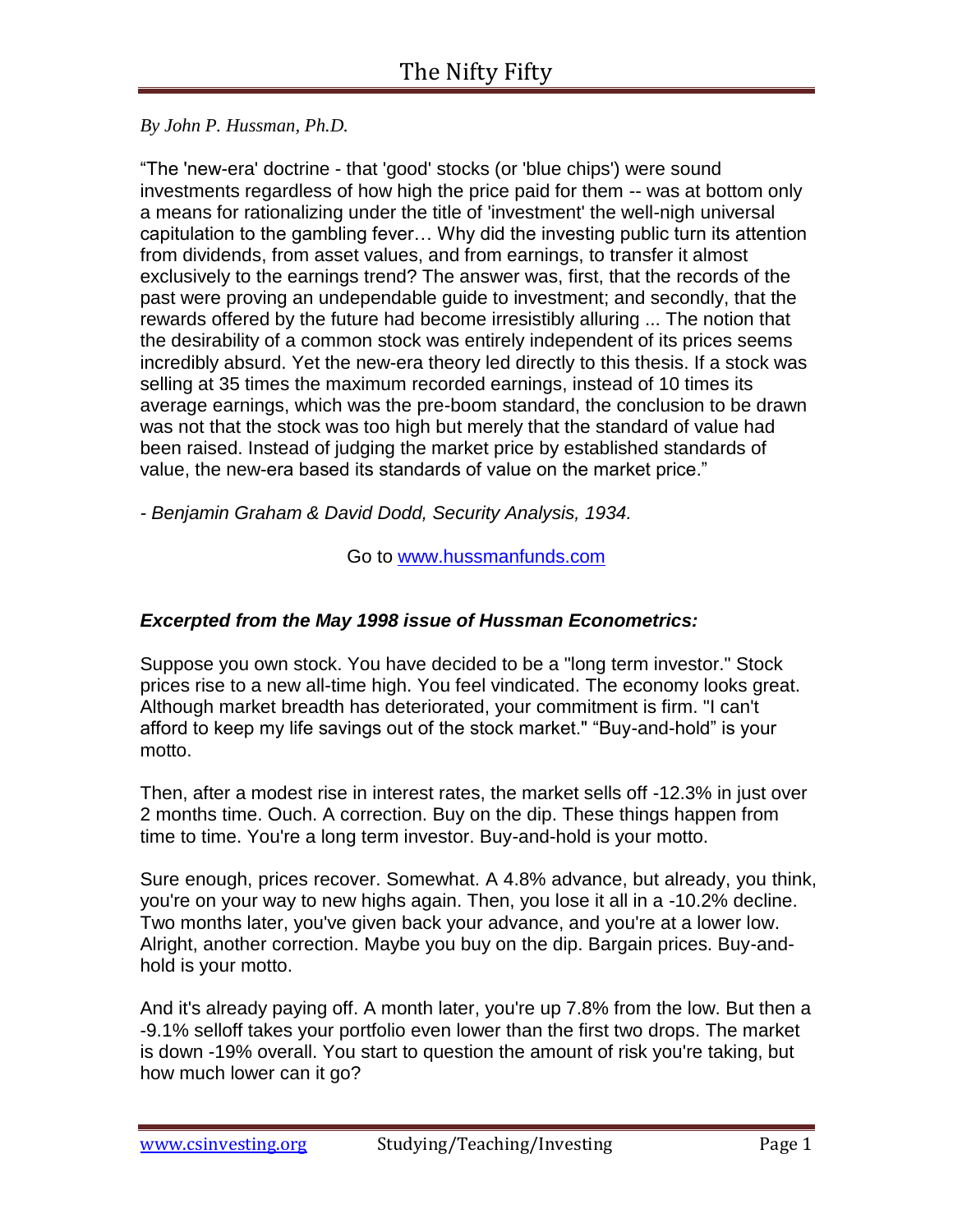Thank goodness. 15.8% advance over the next few months! Should have bought more on the last decline. Earnings are still growing strongly. You decide not to wait. You buy more on the advance, confident that you'll be rewarded by new highs. Then the market plunges -20% over the following 4 weeks. You stare at your statement and feel sick. You've held on for a year and your reward is a new low in your portfolio. This really is a bear market.

Now some volatility. Up 12% over a few months. Then you lose it all a few months later in another decline. Then another 11% advance, followed by a -12% plunge to a new low. Seven times now, you've seen your portfolio collapse by more than -10%. With every recovery, a fresh disappointment. And the months march on. It's a year and a half since the peak. You've lost nearly 30% of your wealth. Price/earnings ratios look low, but they looked low before the last decline, too. But maybe it's the bottom. After all, the average bear market takes stocks down about 30%. Holding your calculator, you realize how that works. A -30% decline wipes out a 43% gain. Didn't really consider that at the top.

Stocks rebound a little over the next month. Just 6%. You're still clinging to the bottom. Then, the bottom drops out. Not just 10%, or 15%, but a real free-fall. Over the next 6 weeks your portfolio plunges by -27%. You're another -23% down from the previous low! Almost 2 years of nothing but losses! Major ones. You've lost almost half your retirement, now. Half your life savings! And the economy has turned bad. Everybody knows that stocks were overpriced at the top! It was so obvious! Greed. Valuations were so high. Everyone was so optimistic. Why didn't you see it at the time? You decide you can't afford the risk. Sell half. See if things recover, then get back in.

Well, prices do recover. More than 15%. But then you lose it all in another selloff! Another new low! The market has lost half its value! Nine major plunges. Nearly every one to a lower low, and getting worse. This market has no support. Where are the buyers going to come from in an economy like this? People are unemployed. They don't have the income to invest! And certainly not in the stock market. The financial headlines trumpet "The Real Recession is Yet to Come", and "The Coming Dividend Crisis." Some of the less diversified mutual funds are down as much as -80% from their highs! 80%! Every \$100 has collapsed to \$20. If it could happen to them, it could still happen to you. This is too risky. After all, you think, "I can't afford to keep my life savings in the stock market."

"Better safe than sorry" is your motto.

You've just lived through the 1973-74 bear market. Actual figures. Actual headlines. Not pleasant. At the January 1973 market peak, earnings had hit a new high, and stock prices were selling at a P/E multiple of 20, which is extreme on the basis of record earnings. Over the next 2 years, corporate earnings grew by 56%, yet the market fell by half. The 73-74 bear market teaches that stock prices can decline from extreme valuations even if earnings grow dramatically.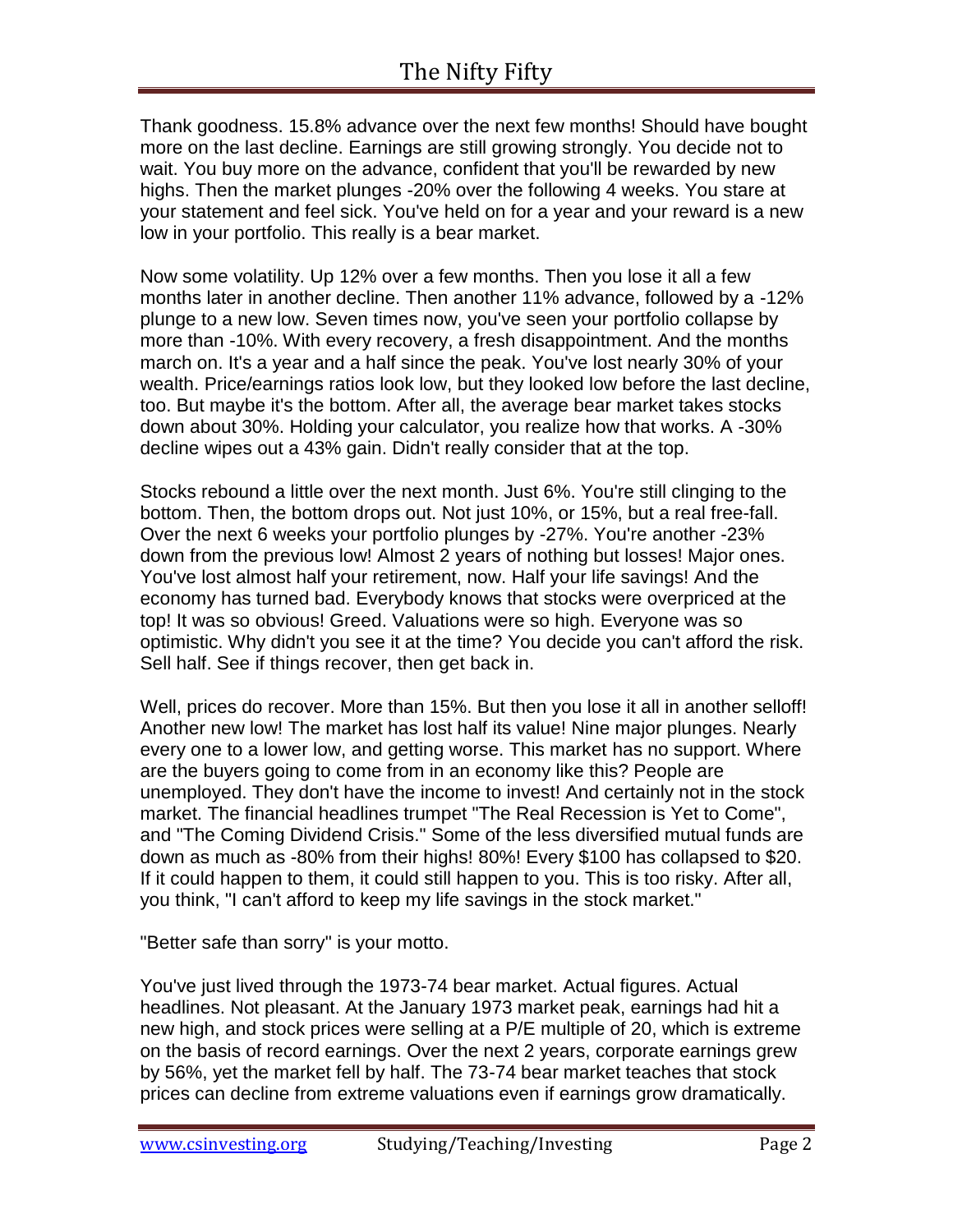Imagine what could happen if both P/E multiples and earnings contract simultaneously (Price  $= P/E \times E$ ). Now suppose they don't. Suppose that earnings surprise everyone by growing by 12% annually over the next 4 years. Suppose the P/E multiple doesn't contract to the historical average 12 times record earnings, but is still a high 18 times record earnings even 5 years from now. Guess what. Even if this happy scenario comes true, stock prices will be at the same level 5 years from now as they are today.

The bottom line. It is uniform trend conditions, and only uniform trend conditions, that have kept us in a constructive position. This is, without question, a market that could fall by half. A 50% decline in the S&P 500 Index would put the P/E multiple at 14, still above the historical average P/E that has been applied to record earnings. Not even undervalued. It would put the dividend yield at just 2.8%, far below the historical average of 4% which has been attained at every bear market low. And as noted last month, even if dividend payouts were boosted to the historical average 52% of earnings, the current dividend yield would be only 1.8%. A 50% market drop would bring it only to 3.6%.

*[ Editor's note: In May 1998, the S&P 500 stood at 1112, with the DJIA at 9063. It is important to recognize that overvaluation does not require stock prices to decline. Overvaluation simply means that stocks are priced to deliver unsatisfactory long-term returns. Indeed, the market typically ignores valuation when trends exhibit what we call "favorable uniformity." This uniformity (which can be measured objectively) can sustain an overvalued market for months or even years. It is during those periods when valuations are unfavorable and trends lack favorable uniformity that overvaluation suddenly matters. When interest rates are rising as well, overvaluation generally matters with a vengeance. ]*

## *Excerpted from the December 1999 issue of Hussman Econometrics:*

"Near the top of the market, investors are extraordinarily optimistic because they've seen mostly higher prices for a year or two. The sell-offs witnessed during that span were usually brief. Even when they were severe, the market bounced back quickly and always rose to loftier levels. At the top, optimism is king, speculation is running wild, stocks carry high price/earnings ratios, and liquidity has evaporated. A small rise in interest rates can easily be the catalyst for triggering a bear market at that point."

## *- Martin Zweig, Winning on Wall Street, 1986*

"The greed itch begins when you see stocks move that you don't own. Then friends of yours have a stock that has doubled; or if you have one that has doubled, they have one that has tripled. This is what produces bull market tops. Obviously no one rationally would want to buy at the top, and yet enough people do to produce a top. It is really quite amazing how time horizons and money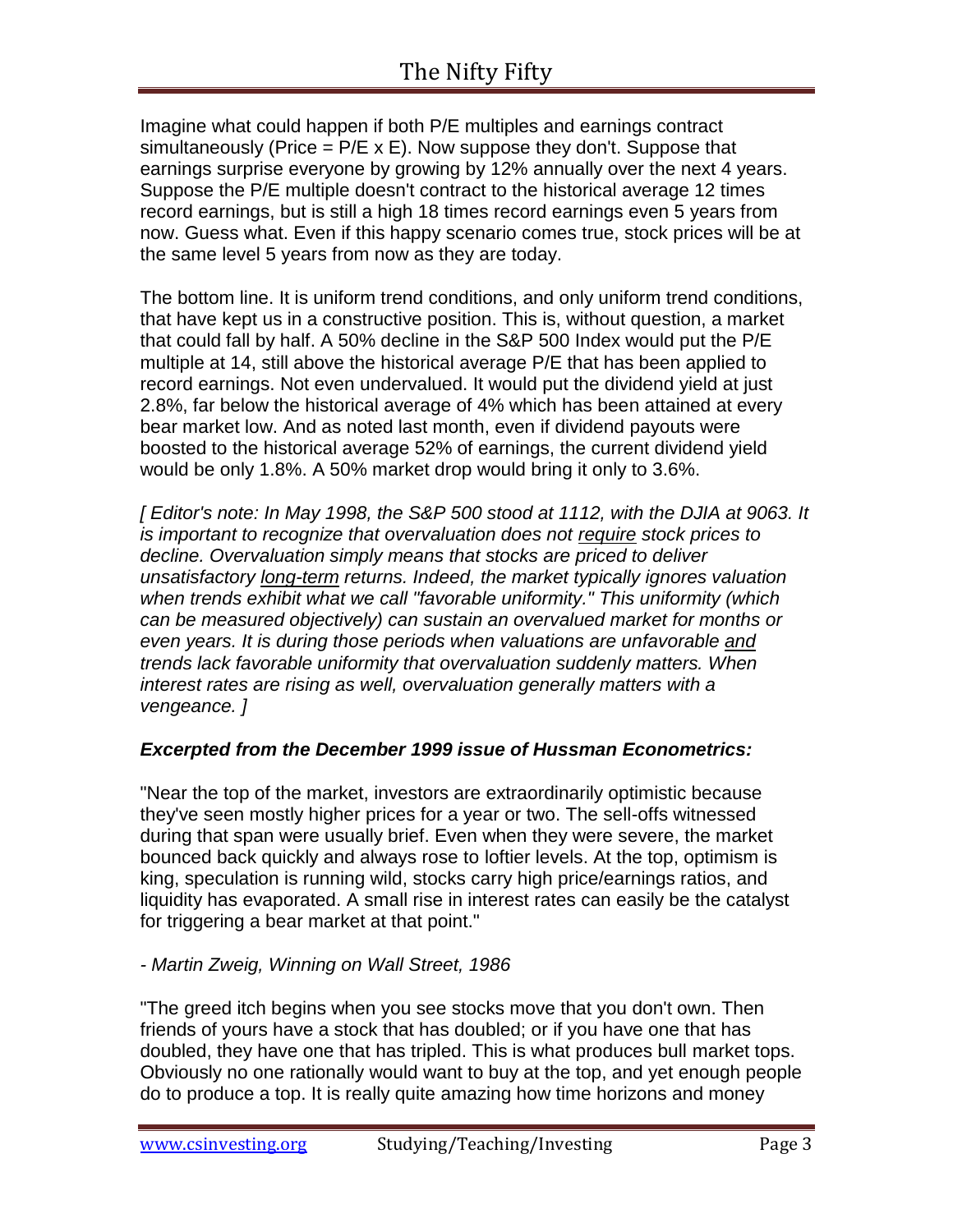goals can change when there are stocks around that are going up 100 percent in six months. Finally it all turns into a marvelous carmagnole that is great fun if you leave the party early."

### *- Adam Smith, The Money Game, 1967*

Classic. Classic. The market is in the midst of what will undoubtedly be seen in hindsight as a fantastic speculative frenzy. We're glad to have our portfolios gaining on this advance, and we are keeping our put option positions relatively small, and out-of-the-money. That gives us protection against severe declines, but does not unduly hinder our gains if the market proceeds higher. One thing is certain. This market cycle will be completed by a bear market, and a potentially violent one. Of course, nobody thinks about market cycles anymore. Nobody imagines that stocks can do anything but advance. And in the mania of the present, it is easy to forget the nearly identical ones of the past, and their very, very bitter aftermaths. As manias go, the internet stocks are the most spectacular example. By and large, these companies have no earnings, so their stocks are being priced on the basis of revenues, and phenomenal multiples of revenues at that. The vast majority of these revenues are derived from advertisements. The vast majority of advertisers are other internet companies. And in classic Ponzi style, the vast majority of the money being spent on advertising is being derived from initial public offerings of internet stocks to investors. So the stratospheric prices being paid for internet stocks are ultimately being driven by… the stratospheric prices being paid for internet stocks. Talk about a feedback loop.

But while the internet issues remain the most obvious bubble, the most significant objects of speculation, in terms of market capitalization, are stocks which might be considered "blue chip" technology issues. Consider for example, some of the better growth companies on Wall Street (listed below in order of market capitalization), and you can see how profoundly future earnings growth has been impounded into current prices. While these companies are likely to perform very well as businesses, the performance of the stocks hinges much more delicately on the continued willingness of investors to pay exorbitant valuation multiples. Moreover, the fact that the current P/E multiples are based on record earnings should be some cause for alarm.

| <b>Stock</b>          | <b>Current P/E</b> | 10-Year Average P/E |
|-----------------------|--------------------|---------------------|
| <b>Microsoft</b>      | 70                 | 27                  |
| Intel                 | 38                 | 14                  |
| Cisco                 | 165                | 28                  |
| Lucent                | 59                 | 27                  |
| <b>IBM</b>            | 27                 | 14                  |
| <b>America Online</b> | 297                | <b>NA</b>           |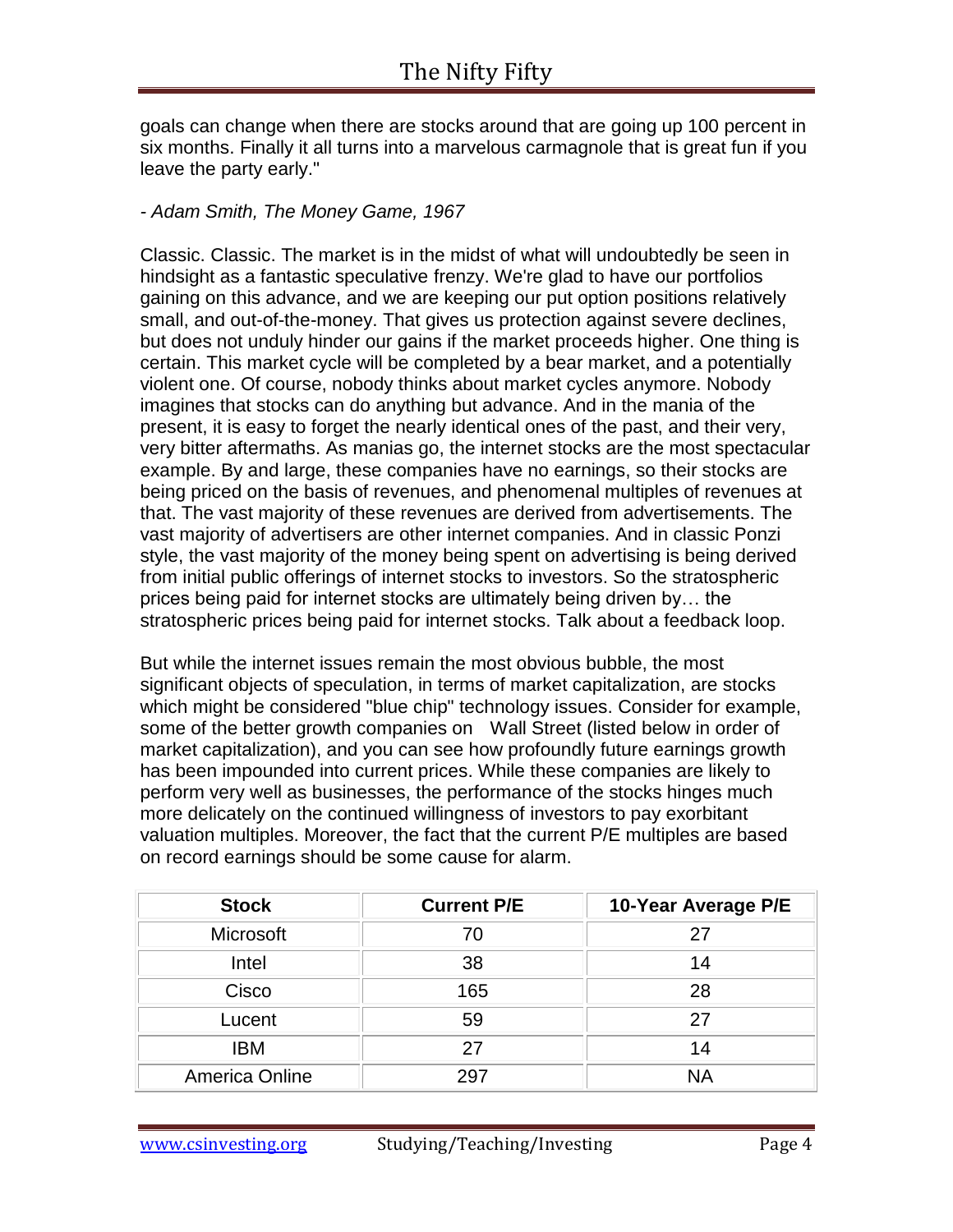| Dell             |  |
|------------------|--|
| Sun Microsystems |  |
| Oracle           |  |

Similarly extreme valuations appear in other mega-capitalization stocks such as General Electric, Wal-Mart, Home Depot, MCI/WorldCom and Vodaphone. Why do these multiples matter? Because the market is currently displaying not only extreme valuations, but also poor market action and rising interest rate trends. That complete combination is what we characterize as a "Crash Warning", because that phrase has typically been descriptive of the subsequent market action.

There have only been two times in history that market breadth (as measured by the advance-decline line) has diverged so widely from the performance of the S&P 500: 1929 and 1972. The current breadth divergence now exceeds these previous instances both in extent and duration. With the S&P and Nasdaq near new highs, bonds, utilities, transports and the advance-decline line are all plunging. Indeed, the NYSE advance-decline line is now well below the lows of the late-summer 1998 selloff. In the week ended December  $3<sup>rd</sup>$ , the Dow soared 297 points, and the Nasdaq vaulted nearly 73 points. Yet on the NYSE, AMEX and Nasdaq markets, more stocks declined than advanced on the week. Just 162 stocks on the NYSE hit new 52-week highs, while 780 hit new lows. So in addition to hypervaluation, the most overwhelming characteristic of the market is lack of uniformity.

Historically, the current combination of market conditions has ultimately led to unusually swift declines in Price/Earnings ratios. So even if earnings hold up, prices can endure harsh plunges. During 1973-74, stock prices plunged by half, even though S&P earnings grew rapidly. Given that the P/E ratio of the S&P is currently over 50% higher than it was at the 1929 and 1972 tops, it is clear that valuation multiples have a lot of room to decline. Herewith, a reminder of what those previous declines had in store for good, blue chip stocks.

## **Blue Chip Performance: 1929-1932**

AT&T -76.9% Bethlehem Steel -94.8% General Electric -97.9% Montgomery Ward -97.5% Nat'l Cash Register -95.1% Radio Corp of Amer. -97.5%

## **Blue Chip Performance: 1973-1974**

Du Pont -58.4% Eastman Kodak -62.1% Exxon -46.9%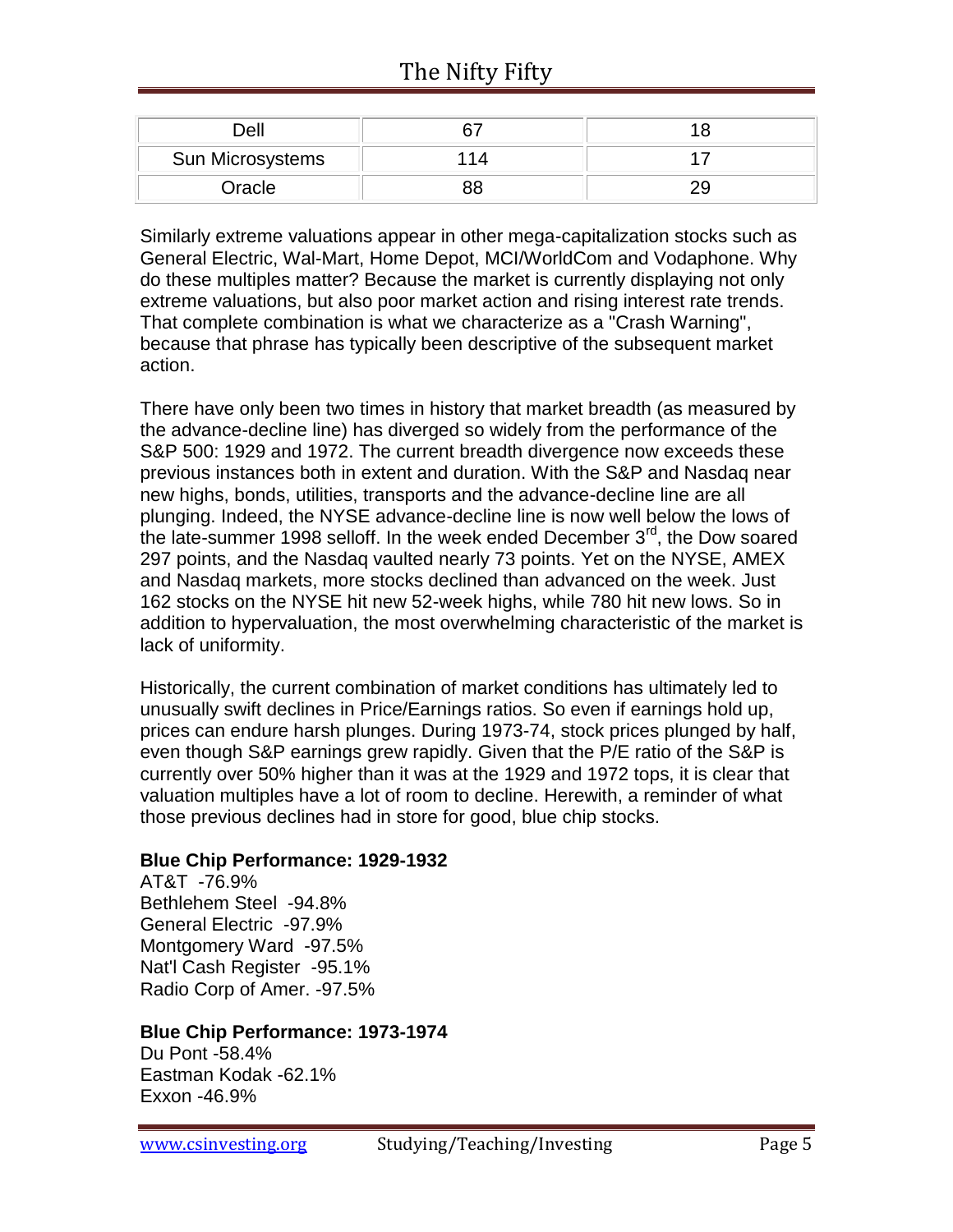Ford Motor -64.8% General Electric -60.5% General Motors -71.2% Goodyear -63.0% IBM -58.8% McDonalds -72.4% Mobil -59.8% Motorola -54.3% PepsiCo -67.0% Philip Morris -50.3% Polaroid -90.2% Sears -66.2% Sony -80.9% Westinghouse -83.1%

The prelude to these devastating declines was extreme valuation, deep and extended breadth disparity, and rising interest rates. The final advances were dominated by extremely short lists of stocks. Investors didn't care then, either. As Forbes Magazine noted following the 73-74 collapse:

"The Nifty Fifty appeared to rise up from the ocean; it was as though all of the U.S. but Nebraska had sunk into the sea. The two-tier market really consisted of one tier and a lot of rubble down below. What held the Nifty Fifty up? The same thing that held up tulip-bulb prices long ago in Holland - popular delusions and the madness of crowds. The delusion was that these companies were so good that it didn't matter what you paid for them; their inexorable growth would bail you out."

You may recall that we printed that quote last July, just prior to the summer 1998 market plunge. Even then, there was a striking divergence between the broad market and the blue chips, but that divergence has now widened beyond its two most catastrophic predecessors.

Based on the model now in use, the market lost favorable market action in June of this year, by which time the bulk of the rebound from last summer's low had occurred. With valuations extreme, interest rates rising, and market action now strongly unfavorable, the characteristics which were present during the vast majority of the recent bull market are now completely absent.

*[ Editor's note: In December 1999, the S&P 500 stood at 1389, with the DJIA at 10878. The NASDAQ peaked above the 5000 level several weeks later. Because valuation and trend conditions may shift from time to time, we encourage clients and shareholders to review our weekly market commentary regularly. ]*

## *Excerpted from the April 2000 issue of Hussman Econometrics:*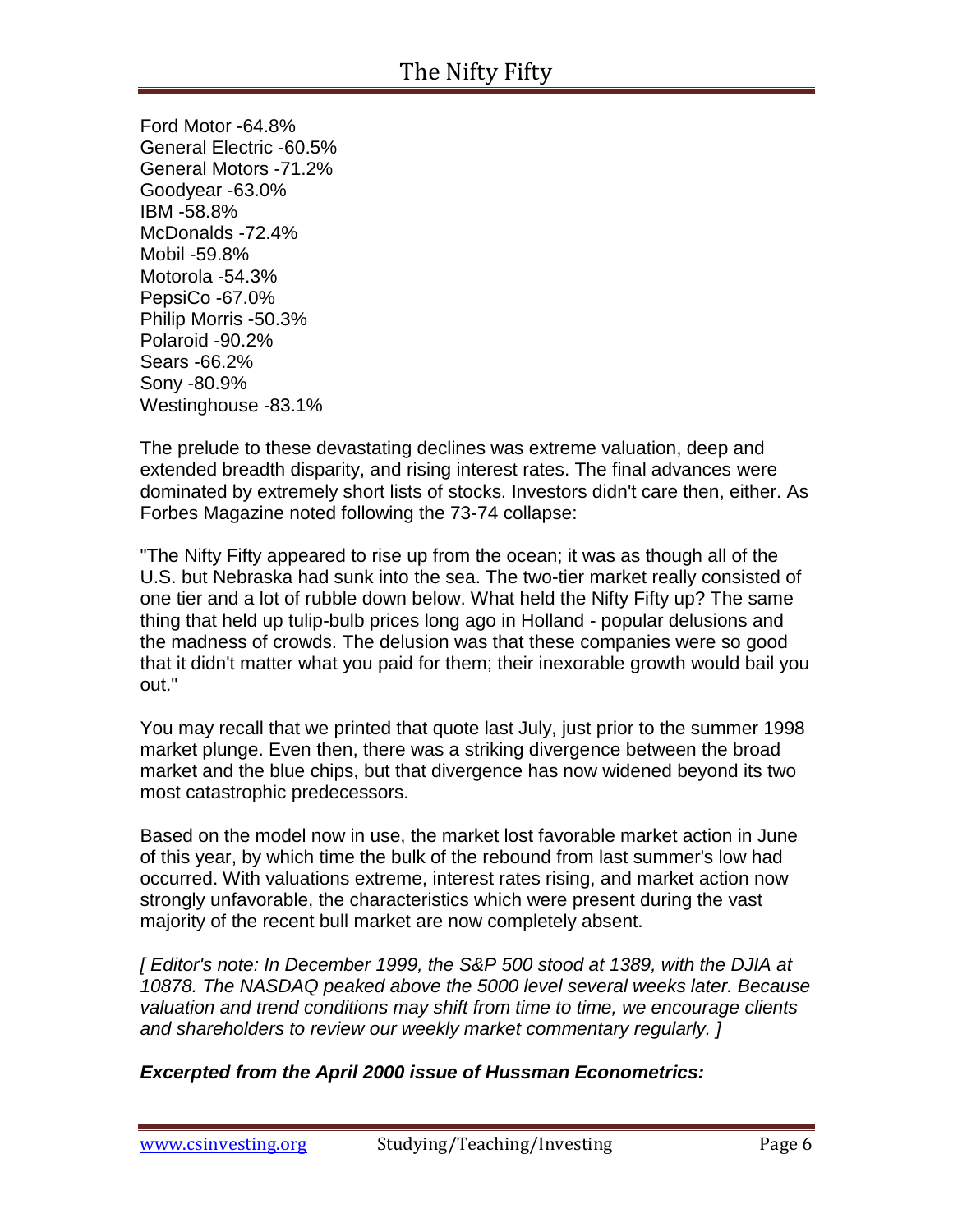In recent months, we have made the rather bizarre assertion that the Nasdaq is likely to lose somewhere between 65% to 83% of its value from its recent highs to its ultimate bottom. In the March letter, we reviewed the S&P 500 technology stocks, noting that the P/E on those stocks had reached 70, compared to a 1975- 1995 average P/E of just 17. Meanwhile, the price/revenue ratio for those stocks had reached 6.8, compared to a 1975-1995 average of just 1.1.

The argument of the "new economy" crowd? Yes, but they're great companies ("good stocks"), you would have been wrong to be against them ("records of the past had proved an undependable guide to investment"), what drives stocks is not the valuation multiple, but only whether these companies beat earnings estimates ("from dividends, from asset values, and from earnings, to transfer it almost exclusively to the earnings trend"), a "new economy" warrants entirely different valuation methods ("the standard of value had been raised"), and anyway, a stock is worth whatever price investors are willing to pay for it ("the new-era based its standards of value on the market price"). "Hence", as Graham & Dodd recounted about the run-up to the 1929 crash, "all upper limits disappeared, not only upon the price at which a stock could sell, but even upon the price at which it would deserve to sell."

Every security price effectively boils down to assumptions about 1) the expectation of future growth rates, and 2) the expected long term return. Those expectations are embedded in the valuation multiple of the stock. A high valuation multiple may imply either unusually high growth expectations, or the willingness to accept very low long-term rates of return. But an excruciatingly high valuation multiple almost by necessity implies both. In a bubble, those two factors become completely detached from reality, and expectations about future returns become increasingly reinforced not by fundamental data, but by price action alone.

We have frequently noted the detachment of investor expectations from the underlying long-term return on stocks. While polls suggest that investors expect a 19% annual return on stocks over the next decade, the fact is that S&P 500 earnings have grown at just 7% annually, not only over the past decade, but as far back as 1950. If the current P/E of 34 on the S&P retreats to a still aboveaverage level of 17 over the next decade, the S&P 500 will show zero price appreciation over the next 10 years. Recall that the Dow reached 1000 in 1966. In 1982, the Dow bottomed at 777. Zero stock market returns over a long period of time would certainly not be unprecedented.

After the Nasdaq plunge of recent days, the entire thrust of commentary has turned to whether a bottom has been set, or whether we might see a few more days of selling pressure. It is unlikely that Nasdaq investors will be treated so well. We continue to view stocks as being in a bear market, and bear market psychology typically evolves something like this: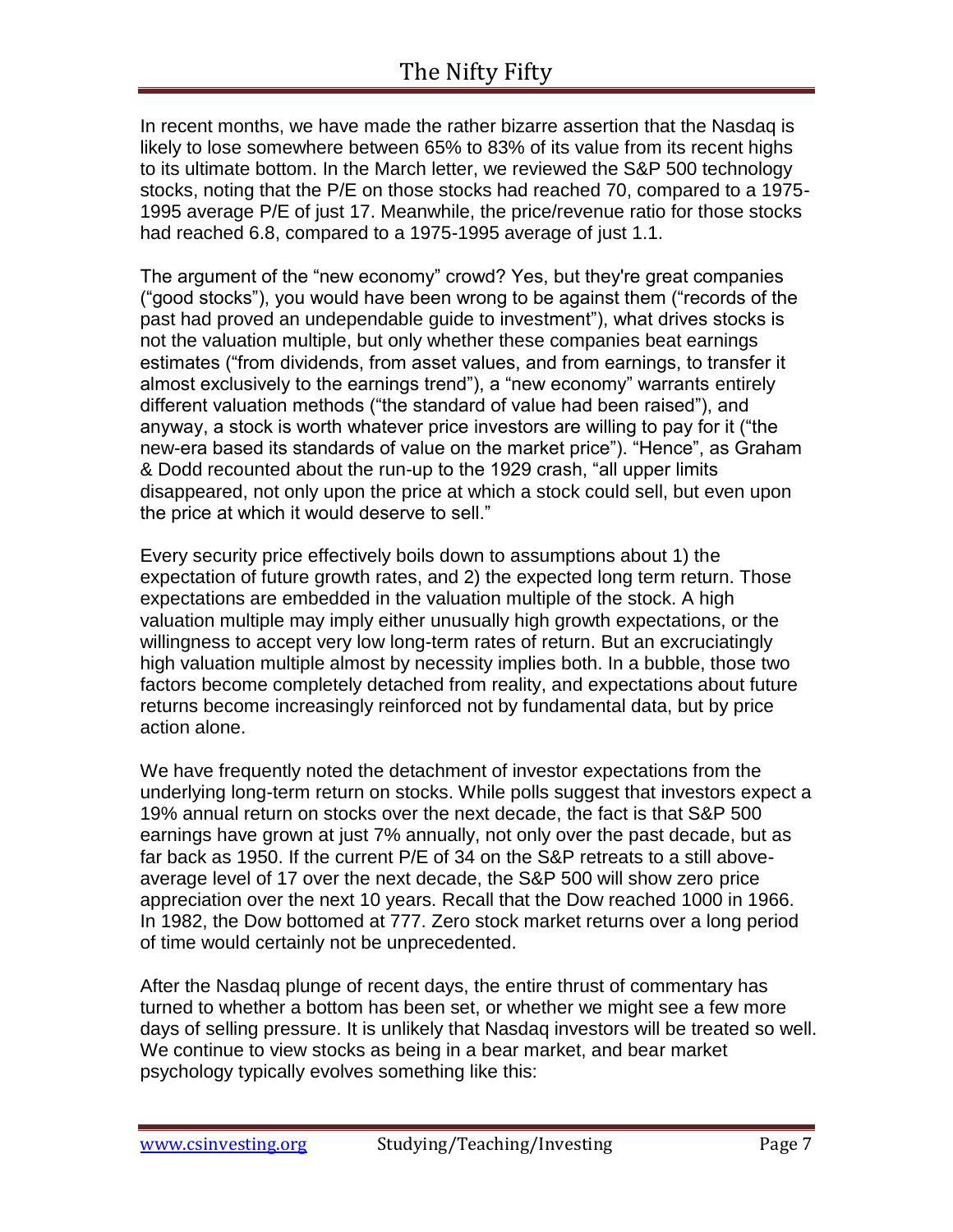*"This is my retirement money. I can't afford to be out of the market anymore!" "I don't care about the price, just Get Me In!!" "It's a healthy correction" "See, it's already coming back, better buy more before the new highs" "Alright, a retest. Add to the position - buy the dip" "What a great move! Am I a genius or what?" "Uh oh, another selloff. Well, we're probably close to a bottom" "New low? What's going on?!!" "Alright, it's too late to sell here, I'll get out on the next rally" "Hey!! It's coming back. Glad that's over!" "Another new low. But how much lower can it go?" "No, really, how much lower can it go?" "Good Grief! How much lower can it go?!?" "There's no way I'll ever make this back!" "This is my retirement money. I can't afford to be in the market anymore!" "I don't care about the price, just Get Me Out!!" [ Editor's note: In April 2000, the Nasdaq stood at 4572.88 ] Copyright 1998-2001 John P. Hussman, Ph.D.* --

## **UNCOMMON COMMON SENSE For People Who Think**

# **THE REAL ENEMIES OF CAPITALISM**

**Aubie Baltin CFA, CTA, CFP, PhD. May 14, 2009**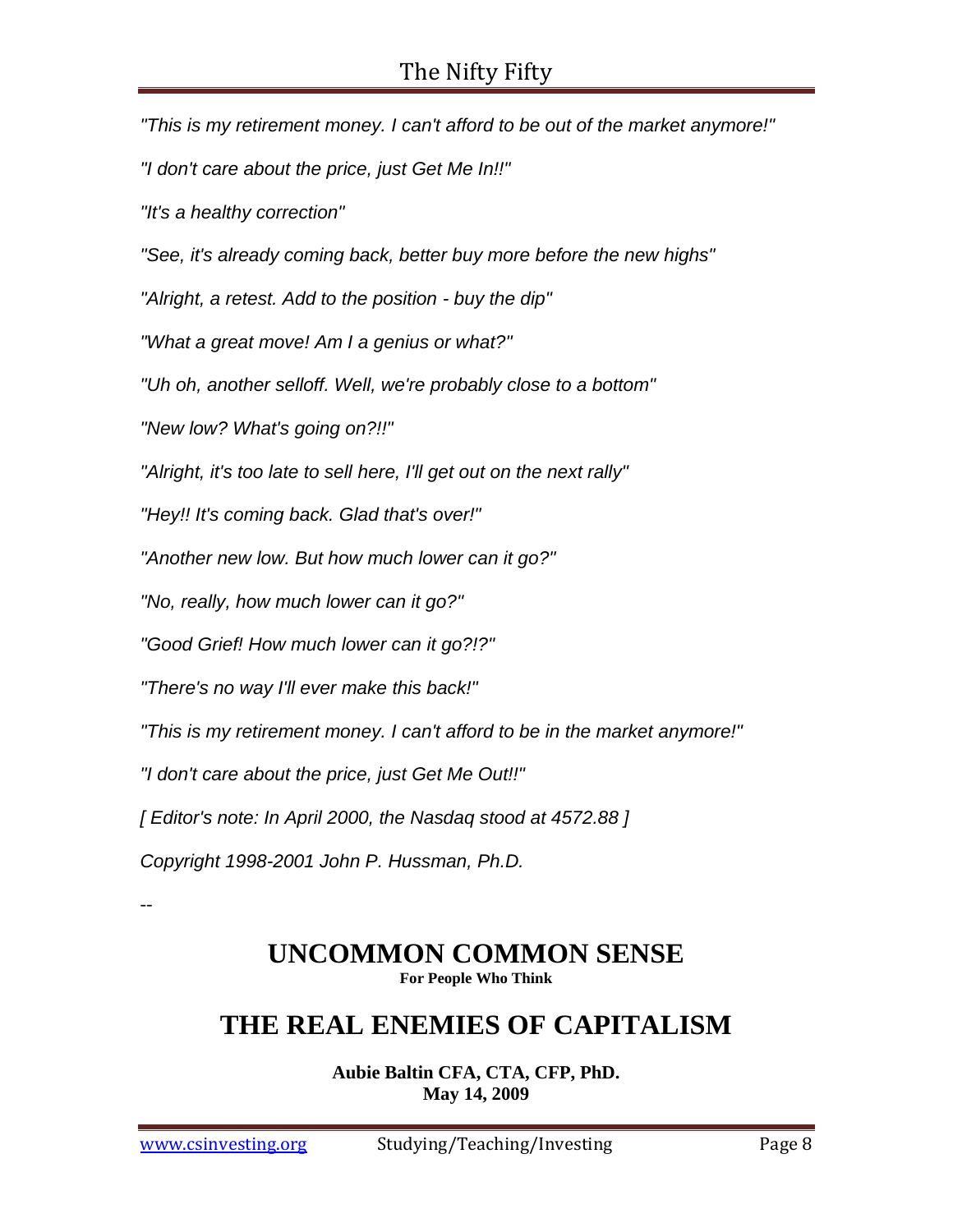The Enemies of Capitalism are not the Socialists, Marxists or Communists because everyone knows who they are and what they stand for. I think it was Capone who said "Keep your friends close and your enemies closer." The real ENEMIES are the New Rule Neo-mercantilists, Neoconservatives (Neo-Cons), who should be charged with FRAUD if they call themselves "free market capitalists." People such as Bush, Paulson, Greenspan, Bernanke and Ben Stein are the primary threat capitalism faces. All of these compassionate Conservatives are the false prophets of capitalism. They are Harvard or of the other Ivy League graduates who are so steeped in Keynesian Economics that they don't know what capitalism is and end up being the greatest allies the Socialists and Communists could possibly have.

Many prominent American figures such as Warren Buffet and Bill Gates claim to believe in free markets, but in practice they are Socialist Democrats who advocate for higher taxes, neo-mercantilism Corporate Bigness (monopolies, oligopolies), government central planning and control. These policies always lead to inefficiencies and disastrous economic and social consequences due to the inability to foresee all of the "Unintended Consequences." Congress investigates everybody and everything, always with a political bent and puts people in jail for lying even if they had committed no crimes. But **nobody investigates Congress** who does not have to live under the same laws as the rest of us especially the one against lying. The resulting economic and social catastrophes are then blamed on capitalism, free markets, and deregulation when, in actual fact, the fault lies with big government interference in the free market economy. At this point, Socialists are easily able to convince the distraught public that capitalism is a failed experiment and only continued massive government intervention can save them. Such is the way that capitalism dies, eaten away by a cancer from within. Would you believe that Greenspan was a disciple of Ayn Rand and a staunch proponent of the Gold Standard? He sold his soul for Prestige.

## **DÉJÀ VU ALL OVER AGAIN**

It happened in the 30's when a massive intrusion by government, managed to turn what should have been no more than a 3 year Recession (such as 1919 to 1921) into one that lasted 17 years. We are now in the process of repeating with pride the exact same follies of The New Deal.

The real mystery is not that some of the loudest proponents of free markets often institute policies that are antithetical to free markets, but that the general public, as well as our learned scholars, rarely challenge these claims. In general, the public simply accepts that if a person claims to believe in capitalism and private-property rights, then they are truly capitalists. In truth, most politicians who claim to be champions of free-market principles are anything but.

George W. Bush, for example, claimed to believe in free markets, but in practice he created the largest increase in entitlements (Prescription Drugs) in history and expanded the corporate-welfare system throughout his entire administration. It was towards the end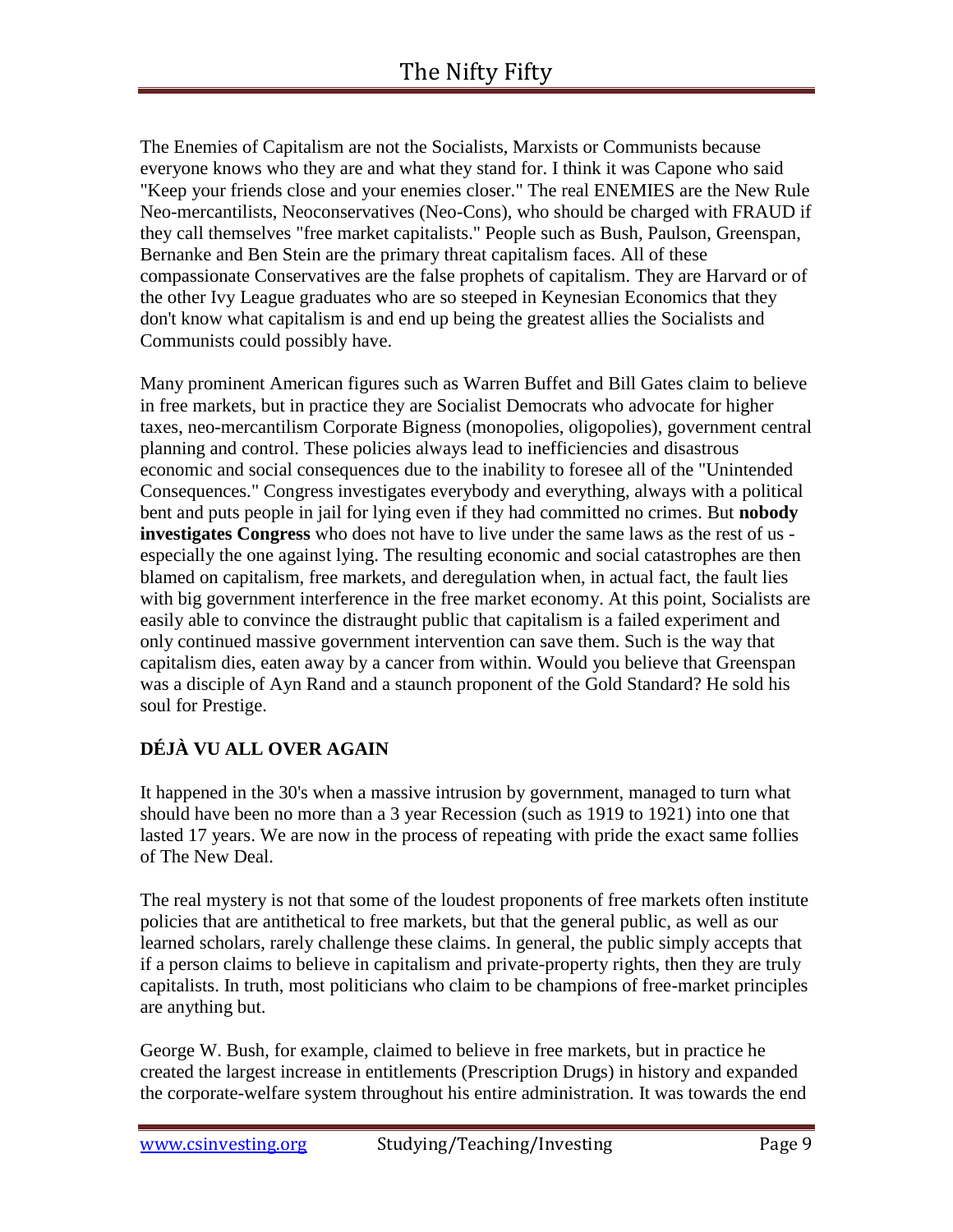## The Nifty Fifty

of his second term that he did the most damage. Under Bush's watch, the financial and auto sectors have been the recipients of trillions of dollars, leading to the government running our banks, insurance and auto industries, on a scale never before seen in American history. In an interview on CNN, Bush stated, "I've abandoned free-market principles in order to save the free-market system." Only in the minds of Neo-cons and Keynesians can this claim seem to have merit.

As Obama prepared to attend the G-20 summit, he vowed to defend the free market against calls for global regulation. Yet he also stated, "I'm a market-oriented guy, but not when I'm faced with the prospect of a global meltdown."

Is there no one of influence or power out there who realizes that only Capitalism can create wealth, raise the world's standard of living and get us out of our malaise? Even a cursory examination of history will tell you that: Oh I forgot, it has to be an honest not a politically correct examination of history.

When the nation's most visible proponents of Capitalism claim that they have abandoned it because, without big-government policies, Capitalism itself would be destroyed, and when Ben Stein, a self proclaimed and renowned Conservative Capitalist Economist, calls for higher taxes and more government involvement, there remains little work for Socialists to do but to sit back and let it all happen.

For those who don't understand economics and believe Bush is really a true Conservative Capitalist, they are then easily persuaded to accept the propaganda that the free market has failed and that government must come to the rescue.

Now consider another "free marketer," Ben Bernanke. Surely he, of all people, is a *true* Capitalist. The Federal Reserve System is little more than a central-planning organization created to carry out the ever increasing power hungry desires of the government to effect social policy under the cover of an independent FED and more importantly, to enrich it owners, the Big Banks. If central planning the price of oil, corn and other goods and services is in violation of capitalist principles, then how can centrally planning interest rates and the amount of money in circulation be considered part of the free market? Bernanke's actions during the "crisis" is in direct opposition to free market principles as he, along with Paulson, used the ensuing panic to demand powers never before granted to the Fed: Brokering (and funding) mergers and nationalizing banks. Yet even before the "crisis," Socialists were holding Bernanke up as the apotheosis of capitalist ideals.

Hank Paulson distinguished himself at both Dartmouth and Harvard. He briefly worked in the Nixon (we are all Keynesians now) Administration before climbing to the top of Goldman Sachs. But don't confuse being an accomplished executive with being a capitalist: Usually quite the contrary. What they all understand is the use of centralized power (government) to enrich themselves. During the economic "crisis," Paulson consistently used the powers of his position as Treasury Secretary to save big business, especially his ex-company, Goldman Sachs (in which he still held a \$billion interest in a blind trust) from the consequences of their poor decisions and to save friendly institutions.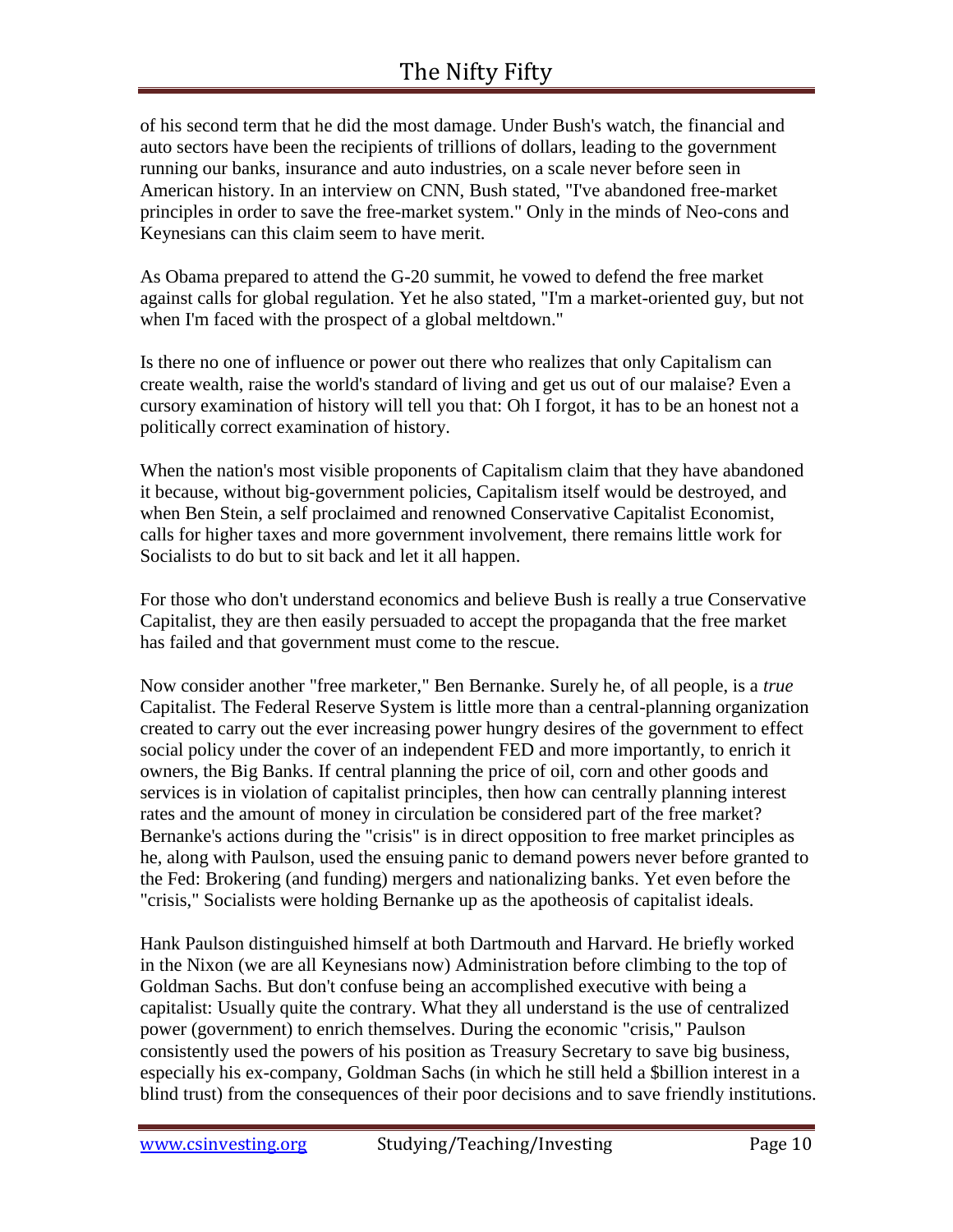He then used fear to force Congress into granting him unprecedented powers. Language for the \$700 billion bailout protects him from, "*Decisions pursuant to the authority of this Act are non-reviewable and committed to agency discretion, and may not be reviewed by any court of law or any administrative agency.*" That's better than being a Russian Czar! Paulson and Bernanke, orchestrated the largest government intervention in capital markets in history - can anyone, even vaguely familiar with the tenets of capitalism, believe their professions of faith in free markets?

Anyone who understands capitalist theory has an obligation to refute the claims made by those who falsely profess free market principles and they must be confronted at every opportunity. We must not become subject to the bystander effect and rely on someone else to take up the fight. We must all challenge the false claims, for the enemies of free market principles are many and vocal and the consequences will be disastrous.

## **GROUPTHINK**

In the book "Psychology of the Stock Market," it explains how follow the crowd reasoning carried the "nifty-fifty" to ridiculous extremes in 1972, and coined the phrase "groupthink." It illustrated how groupthink replaced competent analysis and conventional valuation methods causing portfolio managers and analysts to leave their senses and like lemmings, follow the crowd over the cliff. The same held true with the "Portfolio Insurance" craze that resulted in the 1987 crash and the Dot Com Bubble.

In the current era, once Glass-Steagal was out of the way (thanks to Clinton, Rubin, Paulson, Geithner and Greenspan) "groupthink" forced banks, brokers, insurance and mortgage companies to merge their way to a point of such bigness that no one knew what was going on. Each division was compelled and encouraged by ultra low interest rates to compete for ever larger profits without regard to risk and in the process, created the largest Financial Catastrophe in history. The brave new world of derivatives resulted in hedging simply for the sake of making easy money by ignoring risk and providing the ability to increase leverage to the point of absurdity, without any regard to fundamentals or risk analysis. They just bought and sold Credit and Interest Rate Default Swaps to the tune of over \$1.4 quadrillion.

**GROUPTHINK** is alive and doing its destructive damage in that there is now a firm belief by everyone that we must do something and that doing even the wrong thing is better than doing nothing. The printing presses are running full speed and we are all in a mad dash towards that cliff.

There is a Universal Keynesian belief that Recessions result from an insufficient demand for goods and services - and so the thinking goes, our central bank can remedy this deficiency by cutting interest rates. **DON'T FACTS MATTER?** We have been borrowing and spending like mad for the last 35 years. They even wrote a song in the 70's about just this, "A dollar down and a dollar a week you can have anything you seek." Well, we are about to find out the truth.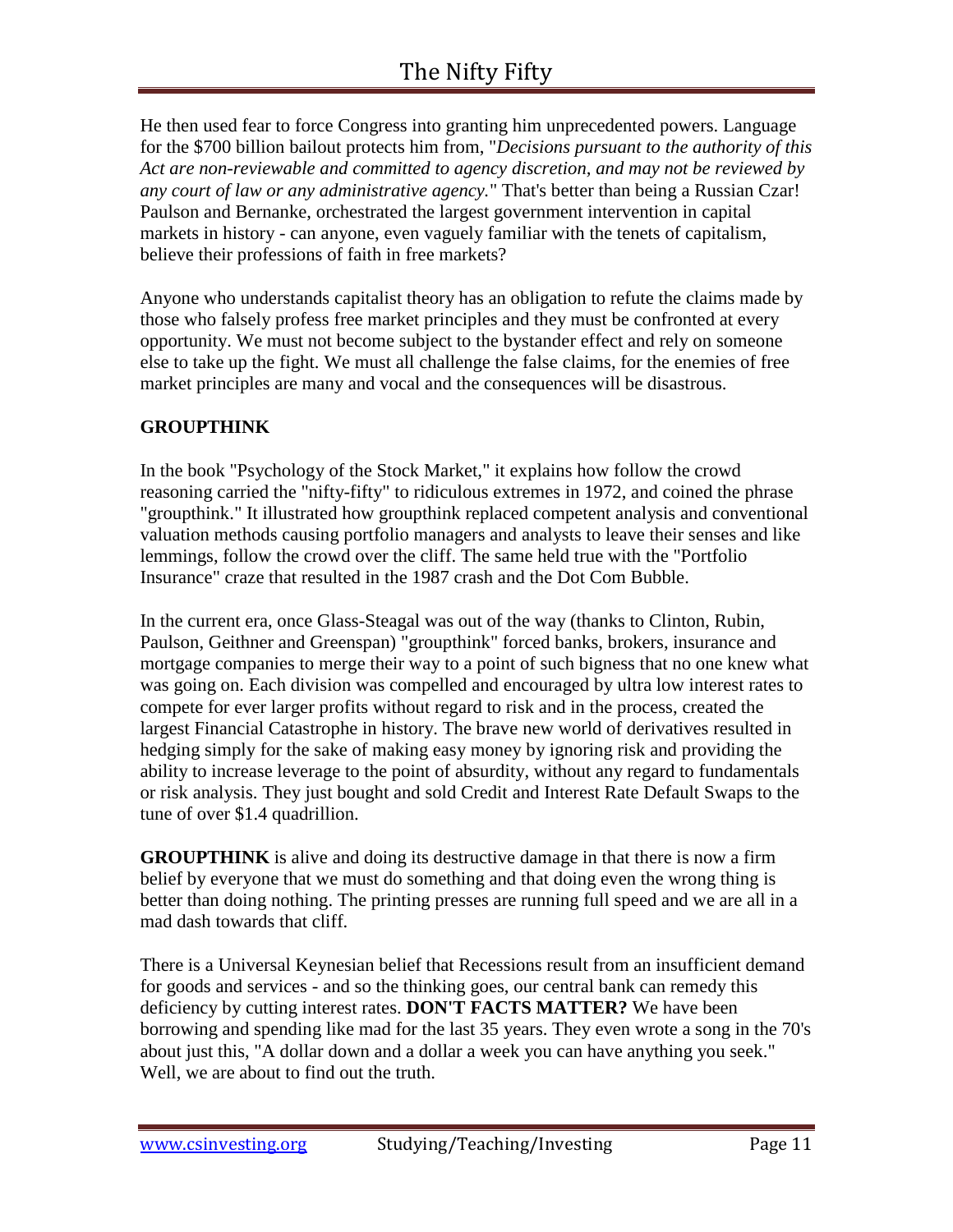If it is currently the universal belief that it was too easy credit, printing money and 1% interest rates that brought us to the brink of destruction in the first place, how can doing more of the same solve the problem? Does Common Sense now reside only with this letter and its readers?

**DOESN'T ANYBODY CARE ABOUT SAVINGS AND SAVERS?** Is high risk speculation the only way left to get a decent return on you savings?

### **GOLD, A STORE OF VALUE**

Governments, government economists, central bankers, and private mainstream economists have shown a complete disregard for one of monies' primary attributes; its "store-of-value" function. The resulting reduction in purchasing power can best be seen by comparing the cost of a typical market basket of goods and services over the past century in terms of the 1900 US dollar.

| 1900 - \$1,000  |  |
|-----------------|--|
| 1975 - \$5,915  |  |
| 2000 - \$19,950 |  |
| 2008 - \$31,217 |  |

Cumulative inflation in the dollar over the past century has been staggering, especially the surge from the 1970s to today. The rise of inflation has clearly coincided with the staggered elimination of Gold's discipline from the monetary system, whose destruction began with the creation of the FED in 1913. William Jennings Bryan, in his famous 1896 Democratic Convention speech, set the mood towards Gold for the next 100 years. Bryan condemned the idea of a Gold Standard warning that, "You shall not crucify mankind upon a cross of Gold." It seems we have the same kind of FOOLS now as we had back then. However, Gold's place remained in the system and four years later (1900), the US moved from a Bi-metallic Standard to a pure Gold Standard.

The collusion between "frat buddy" bankers and politicians who formed the Federal Reserve System in 1913, represented the world's first major official negative influence on Gold and Fiat Money. In 1925, the Gold Standard was replaced with the Gold Exchange Standard whereby only dollars and pound sterling were redeemable into Gold.

John Maynard Keynes' New Socialist Economics introduced by FDR and his New Deal in the 1930s, had a profound negative influence on the Gold Standard, which Keynes also deemed a "barbarous relic." It reached its crescendo when in 1933, Roosevelt confiscated all of American's Gold and banned US citizens from owning it, but still allowed foreign governments to redeem dollars for Gold. The restriction on US citizens lasted 41 years. Oddly enough, until 1945, the Federal Reserve was required to hold Gold reserves equal to 40% of its outstanding notes and 35% of its deposit liabilities. In 1968, all Gold reserve requirements were dropped and a two-tier Gold system was put in place with both an official Gold price and a free-market price. The official US government Gold price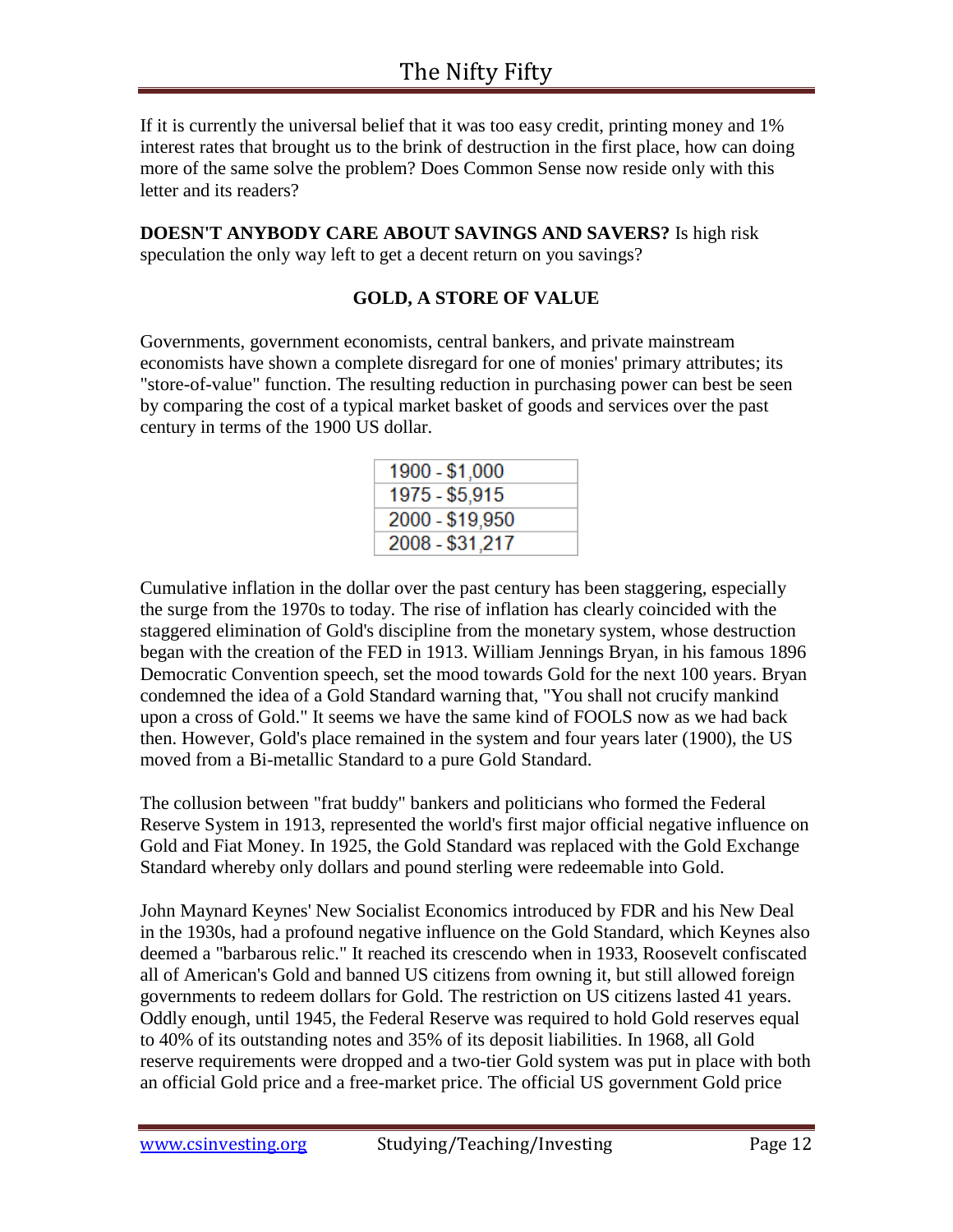began in 1797 at \$19.75 an ounce, was bumped up to \$35.00 in 1934, then to \$38.00 in 1972, and finally to \$42.22 in 1973. Each increase represented a devaluation of the dollar.

By 1971, our friend Charles DE Gaulle, who we put into power by allowing him to lead the Free French in our Victory march into Paris and who played virtually no part in the liberation of France, began cashing dollars for Gold because of our ballooning trade and balance-of-payment deficits. Nixon, realizing the US couldn't cover its foreign liabilities and fearing a European run, closed the Gold window to foreigners, placed a 10% surcharge on imports and imposed wage and price controls - not exactly what you would expect from a Conservative Republican during Peace Time. Nixon then declared, "*We are all Keynesians now*" and from 1971 to this day, the dollar and every other currency has been devoid of all ties to Gold.

## **AN IMPORTANT LESSON FOR TODAY**

In the late 1970s, William Simon, Secretary of the Treasury in his infinite wisdom, devised a program of US Treasury Gold auctions, which coincided with IMF Gold sales. Inflation had begun to pick up, the free-market Gold price was rising and the authorities wanted to squelch interest in Gold. Official Gold sales drove the free-market Gold price from \$200 an ounce in 1975 to \$103.50 by August of 1976. Bankers and economists were so convinced Gold was finished that Walter Wriston, head of Citibank, forecasted publicly that the free-market Gold price would be driven back to \$35 an ounce or lower. But in the face of oil shortages and long lines at the pumps, an 18% inflation rate and 20% Treasury Bond rates, Gold rose in spite of the regular Gold Auctions from its \$103.50 low to over \$850 in less than 3 ½ years, with the majority of the rise coming in the last 3 months. The increase in liquidity of Gold suddenly allowed the Oil Sheiks to convert billions of US dollars into Gold at one time without disrupting the market. What do you think the Chinese with their \$42 trillion in reserves will do should Gold auctions resume? But like all Blow-Off Bull Markets, it rose too high. Gold then began a twentyone year Bear Market as Reagan ordered Paul Volker to break the back of inflation and the USA fell into a severe Recession that lasted from 1981 to 1983 when the Reagan Tax cuts took affect.

Despite continuous central bank Gold sales and forward-selling programs by the mining industry, Gold nevertheless made its double bottom in Feb.2001 at \$256. Once the bottom was in place and in spite of all the manipulated attempts at driving Gold lower, it worked its way higher into a near perfect Elliott Wave, Fibonacci Five Waves Bull Market until it hit \$1030 in March of 2008. The accelerated debasement of the dollar, in conjunction with enormous trade and budget deficits has finally brought the long-term reserve currency status of the US dollar into question. By creating trillions of dollars out of thin air, the dollar has lost its function as a store-of-value to all savers.

Moreover, the US dollar has become the cornerstone of what amounts to a global fiat paper money DEBT system. History is strewn with worthless, defunct fiat paper monies. History buffs will recall the US experience with the Continental dollar; the inflated currency rapidly became worthless and all we were left with was the expression, "Not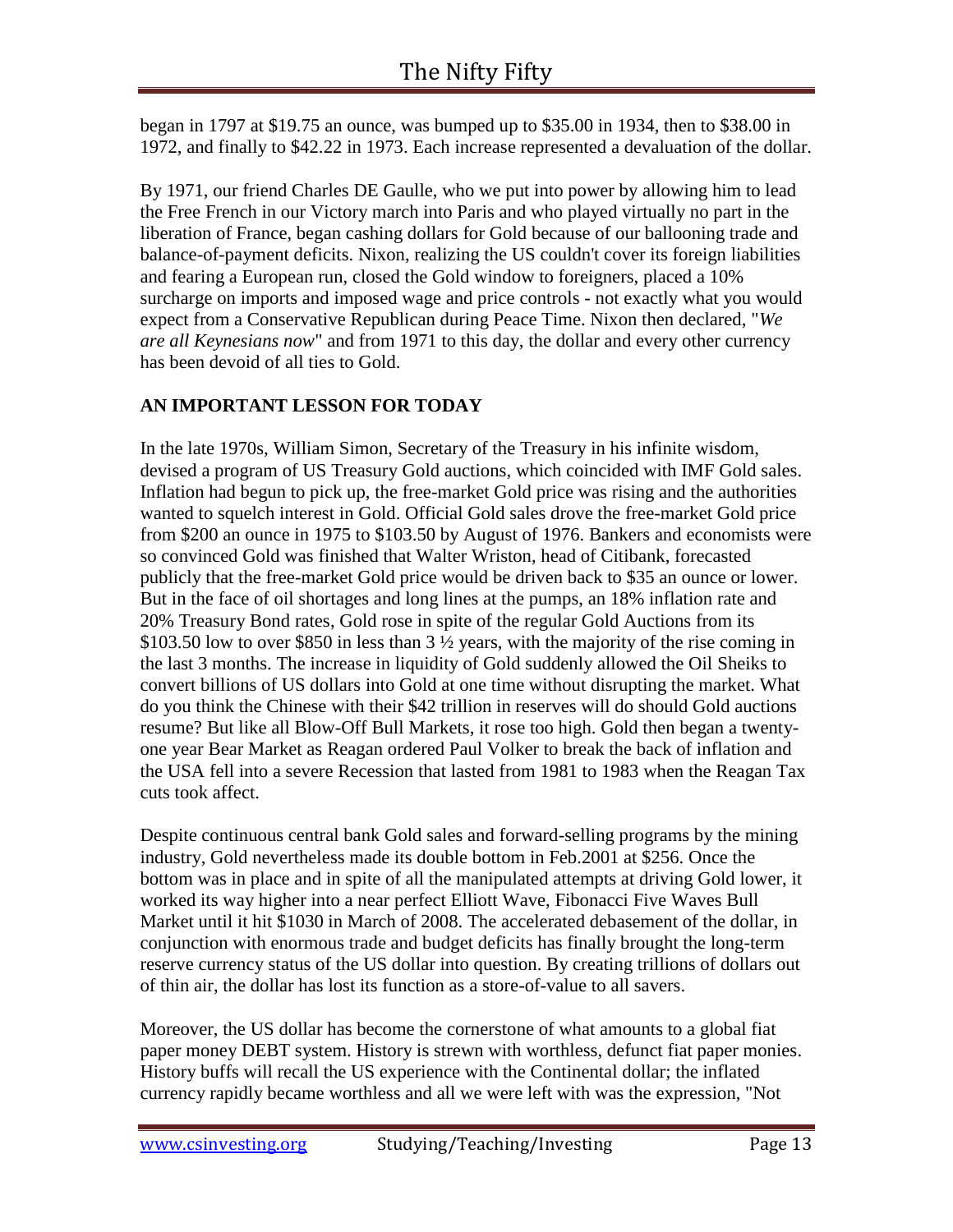worth a continental." France, during the French Revolution, saw its currency, the Assignat, become worthless and the Germans saw their Reich marks become worthless in 1923 and again after WWII. There are so many similar modern day examples that they are too numerous to mention. The latest being Zimbabwe, who just printed the first billion unit note.

Confidence in irredeemable paper money is very much a state of mind. Benjamin Disraeli described confidence in money as "**suspicion asleep**". Once suspicion has been awakened, it won't go back to sleep for a very long time. In periods of sound money, confidence in paper has been maintained by a Gold backing. However, not only the US, but the entire world has abandoned the natural stability of a Gold-backed currency. A look back in monetary history would conclude that a breakdown in paper money, including the dollar, is unavoidable at some point. The only question remaining is WHEN?

In the move to substitute paper for Gold, the Federal Reserve became a prisoner of its own expansionist policies, which have created domestic political demands for perpetual economic growth, regardless of the additional debt created. Consequently, total creditmarket debt has ballooned disproportionately relative to the size of the US economy. It now takes over \$7.00 of new debt stimulus to produce only \$1.00 of GDP growth. Like trees that can't grow to the sky, a debt pyramid can only grow so much before imploding. Believe it or not, deflationary forces have now caused the Federal Reserve to lower shortterm rates to zero thus setting the stage for a Treasury Bond Collapse that will end up destroying all savers.

The US is now saddled with world record budget and trade deficits and is dependent on record amounts of foreign sources of financing. Both the government and its citizens have been living far beyond their means. The final solution is likely to be the reassociation of paper money with Gold, but only after a major monetary catastrophe.

In the interim, drawing from the history of how inflation-riddled paper monies have eventually fared, private citizens should be able to see the handwriting on the wall for the US Federal Reserve notes as well as the whole global paper money system. In the end, the impact on history's only enduring money, GOLD, should prove to be extraordinary. For Gold investors, it will be "*Déjâ-vu all over again.*"

## **GOLD - WHERE TO NOW?**

Fortunately there is nothing new to report. Both the Gold Bullion and Gold Stocks are behaving almost exactly as I have expressly pointed out to you in my last few emails. We have as much as another 8 months of further consolidation or as little as one month, before Gold will explode up towards \$1500 to \$2000 area. So continue with the program as previously outlined. Sell one month out of the money calls against your positions into rallies and sell out of the money puts on stocks you would like to own into sell-offs. Should Gold explode past \$1060, cover all your short calls and go long.

#### **LESSONS TO REMEMBER**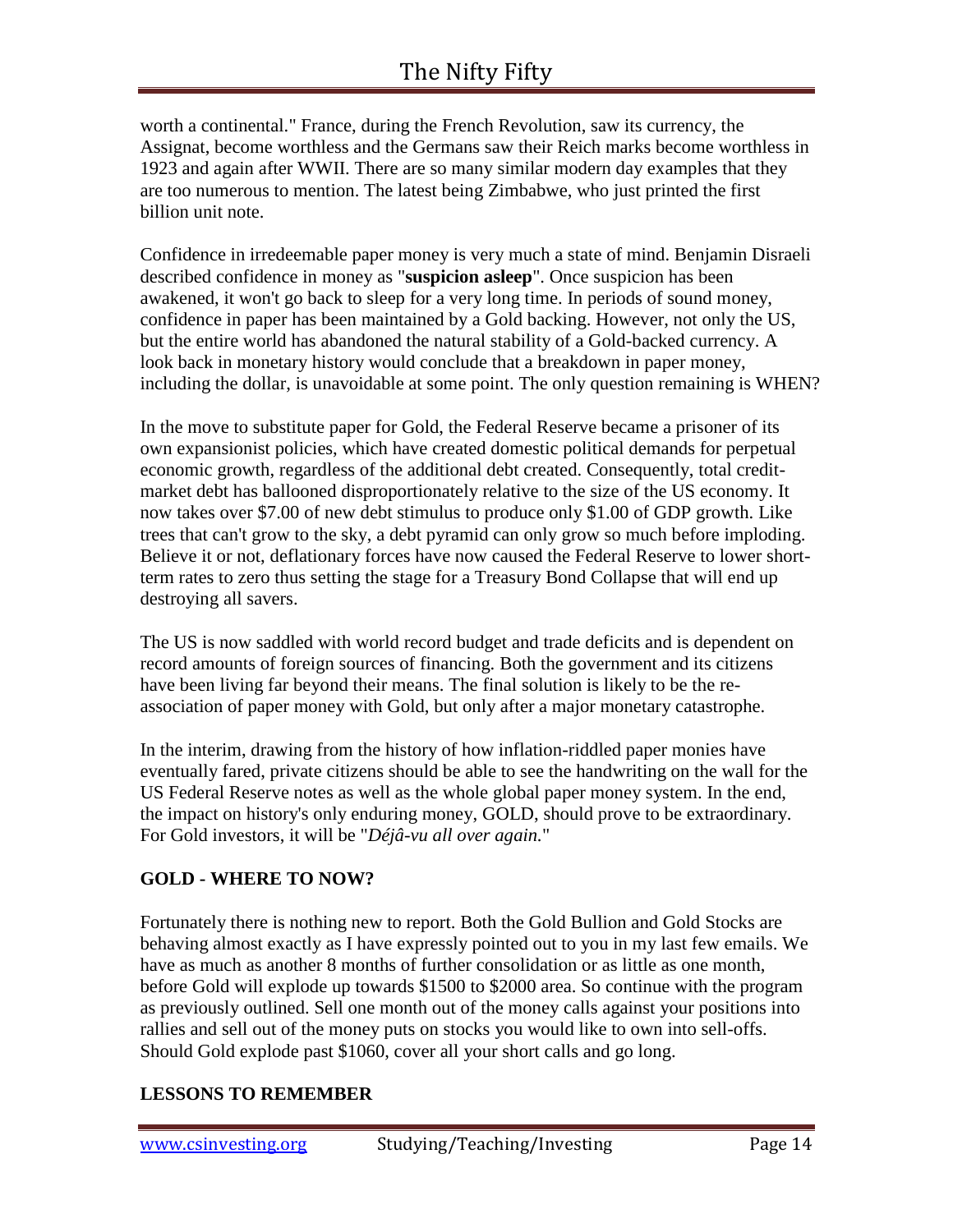I apologize for not issuing a Special Bulletin, but to tell you the truth I could not figure out what was happening and more importantly, why? The first lesson to remember is ALWAYS USE STOPS.

Although I had picked the top to the exact day, the sell-off was no where near to being what I expected and what's more, the rally has lasted longer and stronger and has become more overbought than is normally seen, even at the top of a major Bull Market. If there is one thing that I am sure about it is that we are still in a Major secular Bear Market.

### **So the question is: What is Happening?**

After first reviewing the 61% approval rating of Obama's first 100 days and then listening to some of my Jewish friends (as one by one extolled Obama's virtues in the face of his current policy towards Israel), it suddenly dawned on me what was and is happening. Up until his budgets were passed, Obama had been talking down the economy telling everyone how bad things were. However, once Obama returned from his world tour of apology and even though absolutely nothing was accomplished at the G-20, he was back on the full campaign form. Only this time his message became one of hope and optimism that was backed with positive expectations from all his followers and especially the media, just at a time when the people were begging for that kind of positive encouragement. For short periods of time, hope can overcome reality, both at bottoms and at tops, but not for very long. Whether we adhere to them or not, the Natural (God's) Laws of Economics always prevail.

The second lesson to remember: At times, the Market can act irrationally and will do whatever it has to do to make the majority wrong. DON"T FIGHT THE TAPE AND WHEN IN DOUBT, STAY OUT

## **HOW NOW DOW**

There is no telling how far the love affair with Obama can take us. So, for the time being, let's stay with the major trend. Do not take any new short positions. Since we only invested limited funds in buying puts on the triple short ETF'S knowing full well that we were trying to buck the trend, stay with these positions and wait for the sell-off to develop. Hopefully, it will come in time for our puts to be worth at least what we paid for them. We are, as I expected, in the Wave B up correction similar to the 1930 Bear Market Rally that trapped all the Bears pending the continuation of the Bear Market. You never know the reasons until after the fact, but this time around Obama may give us that 50% pullback rally with record bullish sentiment figures and trap all the Bulls just like in 1930. Only this time we will be waiting and prepared to take maximum advantage.

Stay with your long calls and short puts on the TBT's as well as you're long puts on the TLT which has just recently broken down. Increase your positions on any 1-3 day FED engineered Treasury Bond Rally, it will NOT last. The Bond Market is on the verge of collapse and it is only a lack of transparency and fraudulent manipulation by the government and their captured Banks that's keeping it afloat.